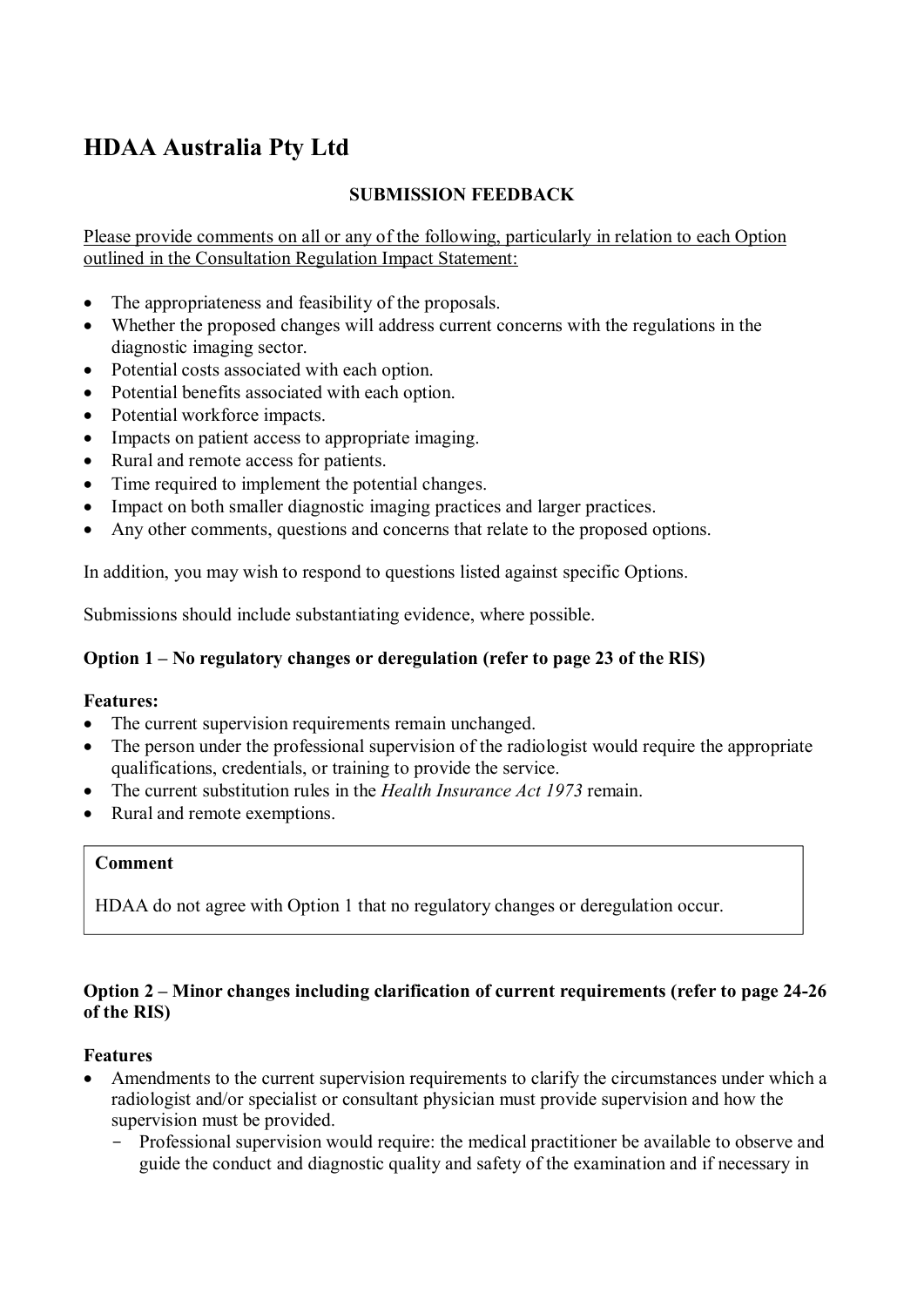accordance with accepted medical practice, attend the patient personally, within a reasonable period of time.

- The personal attendance requirement of musculoskeletal ultrasound would be amended to align with all other ultrasound items.
- The person under the professional supervision of the radiologist would require the appropriate qualifications, credentials, or training to provide the service.
- The current substitution rules in the *Health Insurance Act 1973* remain.
- Rural and remote exemptions.
- Specified qualification requirements for ultrasound providers.
- Definition of diagnostic ultrasound.

## **Comment**

Option 2 will also provide greater clarity of the requirements of the Standards for practices undertaking diagnostic imaging accreditation.

# **Musculoskeletal Ultrasound (refer to page 25-26 of the RIS)**

## *Questions:*

- Are the principles as outlined satisfactory to clarify the requirements?
- What reasons, if any, are there for the personal attendance requirements for musculoskeletal ultrasound to remain?
- Would a minimum set of guidelines for 'accepted medical practice' per modality be appropriate?
- What savings are anticipated to be realised from removing the personal attendance requirements for musculoskeletal ultrasound services?
- What additional costs are anticipated to be incurred by requiring a medical practitioner (eg radiologist) to be in close proximity to attend on a patient personally within a reasonable period of time in circumstances where this is not currently the situation?
- What other costs (if any) might be associated with the proposed changes?
- What are the potential consequences of the proposed changes?

## **Comment**

While the concept of the change reducing regulation for MSK ultrasound services the principle for dot point 3 "Would a minimum set of guidelines for 'accepted medical practice' per modality be appropriate?" would indicate that some form of oversight will be still be required. Further the RIS (page 25) notes "….however with appropriate requesting of services….." which again indicates that monitoring of the appropriateness of referrals/request should be maintained even if the "Supervision" aspect for MSK ultrasound services is removed.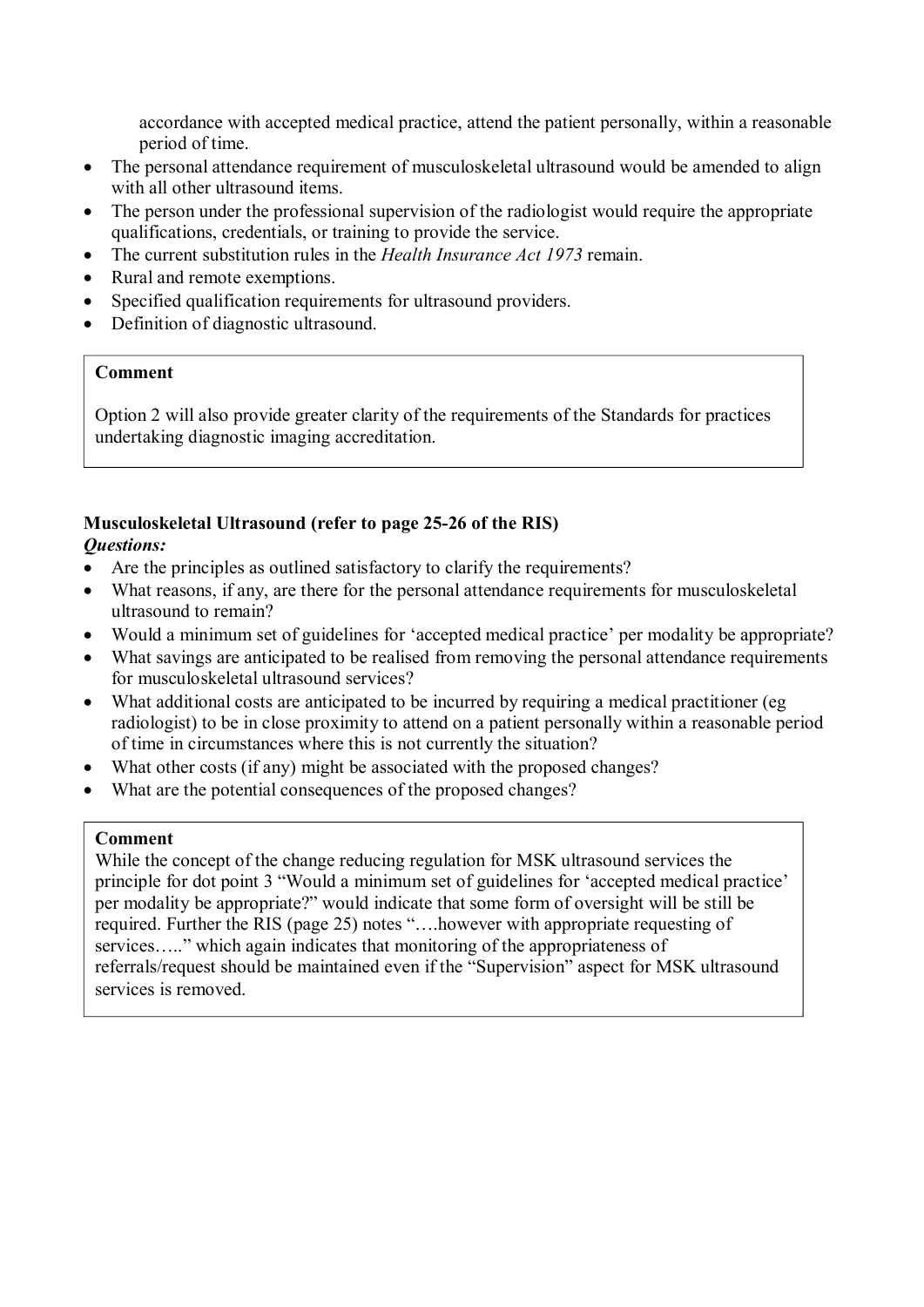## **Option 3 – Practice based approach (refer to page 27-34 of the RIS)**

## **Features**

- Amendments to the current supervision requirements to clarify the circumstances under which a radiologist and/or specialist or consultant physician must provide supervision and how the supervision must be provided.
	- Professional supervision would require: the medical practitioner be available to observe and guide the conduct and diagnostic quality and safety of the examination and if necessary in accordance with accepted medical practice, attend the patient personally, within a reasonable period of time.
- The personal attendance requirement of musculoskeletal ultrasound would be amended to align with all other ultrasound items.
- The person under the professional supervision of the radiologist would require the appropriate qualifications, credentials, or training to provide the service.
- Computed Tomography services would only be able to be provided in a comprehensive practice, with the exception of CT of the coronary arteries (items 57360 and 57361).
- Supervision would be tailored to the type of diagnostic imaging practice.
- A comprehensive practice would require a radiologist to be available during agreed operating hours.
- Where a radiologist is on site during ordinary operating hours, the radiologist would be allowed to determine the supervision requirements for the practice and have the flexibility to implement and supervise efficient and effective processes.
- Where a radiologist is on site during ordinary operating hours, the radiologist would be allowed to substitute a requested service for a more appropriate service, without the need for consultation with the requester, if the substituted service has a lower MBS fee than the requested service.
- The current substitution rules in the *Health Insurance Act 1973* remain.
- Where a radiologist is NOT on site during ordinary operating hours, a radiologist must be on site for the performance of the following services:
	- o Mammography;
	- o The administration of contrast; and
	- o Image guided intervention procedures/surgical interventions.
- The reporting and supervising radiologist would not have to be the same person, but practices would be required to maintain records which indicate the name of all the radiologists involved in the service.
- Rural and remote exemptions.
- Specified qualification requirements for ultrasound providers.
- Definition of diagnostic ultrasound.

## **Comment**

From an Accreditor perspective the proposed amendments under Option 3 clarify the fundamental requirements of supervision in practices and would therefore enable practice structure service delivery to meet regulations and also understand the requirements of the DIAS.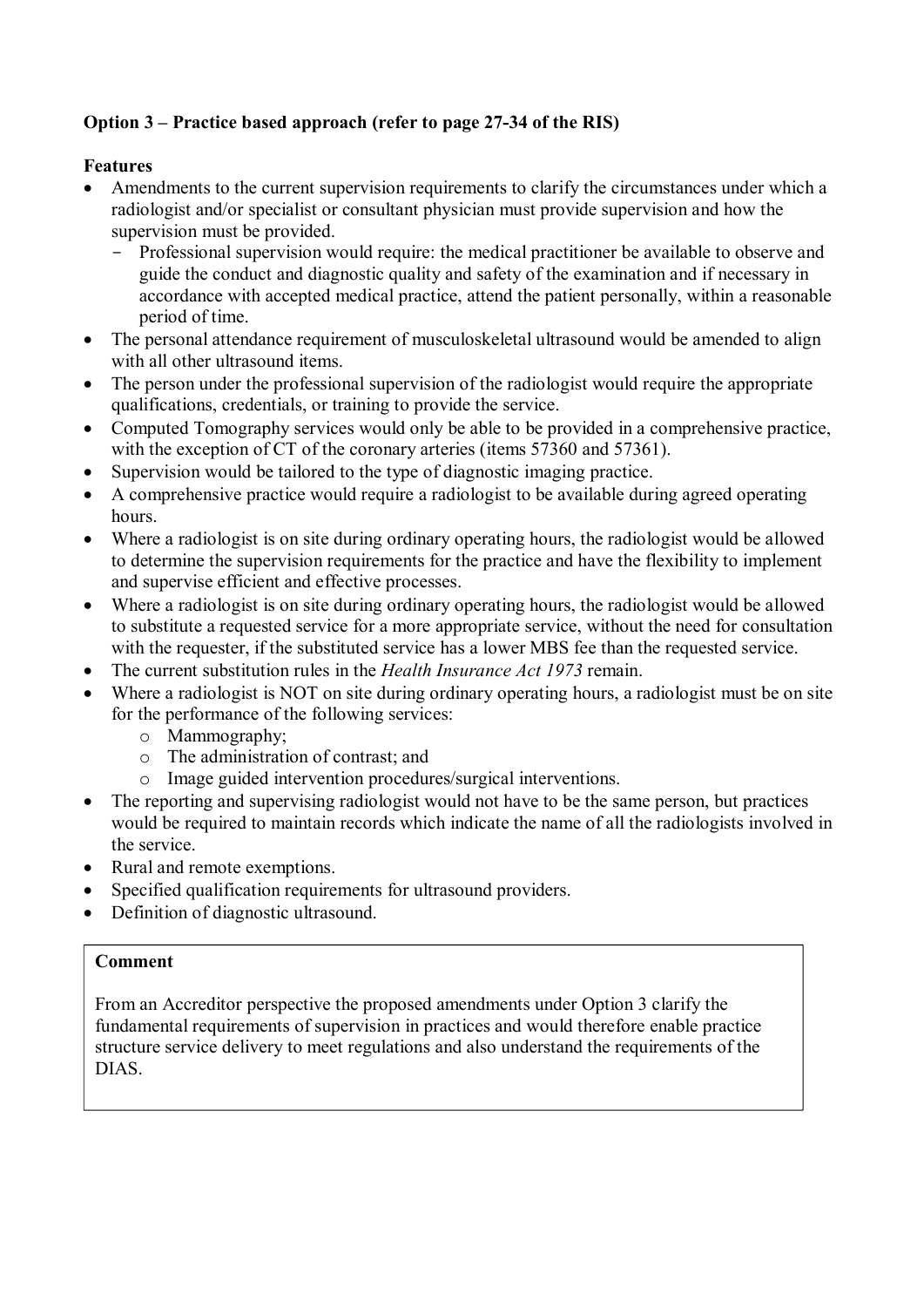## **A Comprehensive practice (refer to page 28-29 of the RIS)**

## *Questions:*

- Are there any other types of practices which have not been identified?
- Are there comprehensive practices that do not currently have a radiologist onsite?
- What are the costs of employing a radiologist onsite during ordinary operating hours?
- What are the costs of non-comprehensive practices expanding to become comprehensive practices?
- Are there enough radiologist for this to occur? What are the barriers?
- Is there any role for standalone CT and, if so, how would current safety and quality concerns be addressed? What will be the impact of this change on providers and patients?
- What other costs (if any) might be associated with the proposed changes?
- What are the potential consequences of the proposed changes?

#### **Comment**

## **Non-radiologist specialist practice (refer to page 30-31 of the RIS)**  *Question*

• Are there any other services currently performed by non-radiology specialists?

**Comment** 

## **ADDITIONAL ISSUES FOR CONSULTATION**

## **1. Rural and remote exemptions (refer to page 31-32 of the RIS)**

The intention of having rural exemptions is to ensure patients have access to services without compromising on quality. However, current arrangements for rural exemptions vary for each of the modalities, creating confusion due to an inconsistent approach. The current approach is also difficult to administer.

## *Questions*

- Does the current rule meet its goal of increasing access for patients without comprising on quality?
- Should exemptions be geographically/distance based rather than looking at population base and local availability of specialist services?
- Are there any other mechanisms that provide incentives for local services provision in rural Australia?
- What is the role of tele-radiology? Should it be the only service, or an adjunct the local service provision?
- Should the exemption not be available for certain types of services?